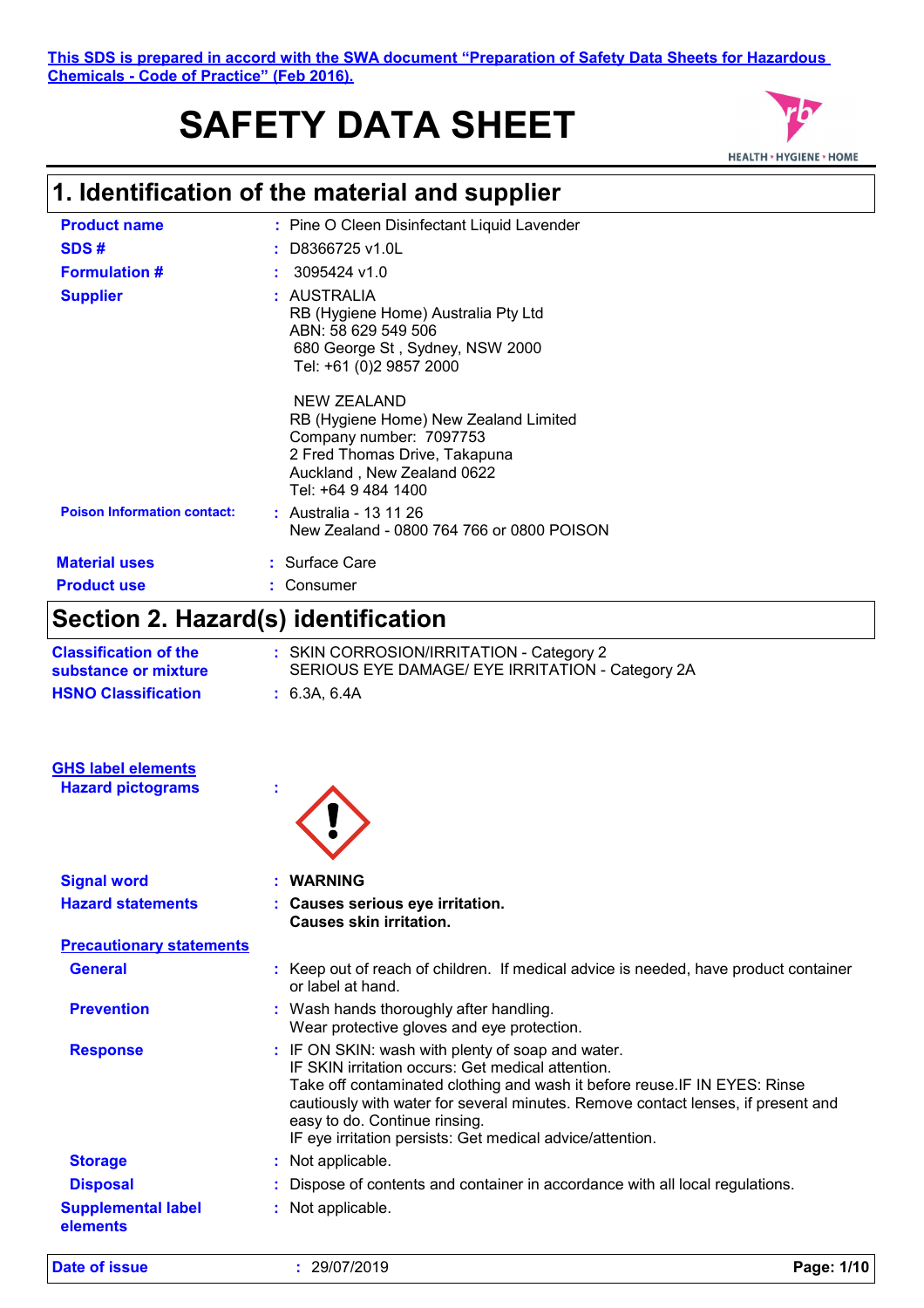# **Section 2. Hazard(s) identification**

**Other hazards which do not :** None known. **result in classification**

# **Section 3. Composition and ingredient information**

**Substance/mixture :**

: Mixture

| <b>Ingredient name</b>                                                          | $\%$ (w/w) | <b>CAS number</b> |
|---------------------------------------------------------------------------------|------------|-------------------|
| quaternary ammonium compounds, benzyl-C8-18-alkyldimethyl, chlorides $\leq 1.8$ |            | 68424-85-1        |

#### **Other Non-hazardous ingredients to 100%**

**Occupational exposure limits, if available, are listed in Section 8.**

### **Section 4. First aid measures**

#### **Description of necessary first aid measures**

| <b>Eye contact</b>  | : Immediately flush eyes with plenty of water, occasionally lifting the upper and lower<br>eyelids. Check for and remove any contact lenses. Continue to rinse for at least 10<br>minutes. Get medical attention.                                                                                                                                                                                                                                                                                                                                                                                                                                                                                                                                                                                                            |
|---------------------|------------------------------------------------------------------------------------------------------------------------------------------------------------------------------------------------------------------------------------------------------------------------------------------------------------------------------------------------------------------------------------------------------------------------------------------------------------------------------------------------------------------------------------------------------------------------------------------------------------------------------------------------------------------------------------------------------------------------------------------------------------------------------------------------------------------------------|
| <b>Inhalation</b>   | : Remove victim to fresh air and keep at rest in a position comfortable for breathing.<br>If not breathing, if breathing is irregular or if respiratory arrest occurs, provide<br>artificial respiration or oxygen by trained personnel. It may be dangerous to the<br>person providing aid to give mouth-to-mouth resuscitation. Get medical attention if<br>adverse health effects persist or are severe. If unconscious, place in recovery<br>position and get medical attention immediately. Maintain an open airway. Loosen<br>tight clothing such as a collar, tie, belt or waistband.                                                                                                                                                                                                                                 |
| <b>Skin contact</b> | : Flush contaminated skin with plenty of water. Remove contaminated clothing and<br>shoes. Continue to rinse for at least 10 minutes. Get medical attention. Wash<br>clothing before reuse. Clean shoes thoroughly before reuse.                                                                                                                                                                                                                                                                                                                                                                                                                                                                                                                                                                                             |
| <b>Ingestion</b>    | : Wash out mouth with water. Remove dentures if any. Remove victim to fresh air<br>and keep at rest in a position comfortable for breathing. If material has been<br>swallowed and the exposed person is conscious, give small quantities of water to<br>drink. Stop if the exposed person feels sick as vomiting may be dangerous. Do not<br>induce vomiting unless directed to do so by medical personnel. If vomiting occurs,<br>the head should be kept low so that vomit does not enter the lungs. Get medical<br>attention if adverse health effects persist or are severe. Never give anything by<br>mouth to an unconscious person. If unconscious, place in recovery position and get<br>medical attention immediately. Maintain an open airway. Loosen tight clothing such<br>as a collar, tie, belt or waistband. |

#### **Most important symptoms/effects, acute and delayed**

| Date of issue                         | : 29/07/2019                                                                               | Page: 2/10 |
|---------------------------------------|--------------------------------------------------------------------------------------------|------------|
| <b>Ingestion</b>                      | : No specific data.                                                                        |            |
| <b>Skin contact</b>                   | Adverse symptoms may include the following:<br>irritation<br>redness                       |            |
| <b>Inhalation</b>                     | : No specific data.                                                                        |            |
| <b>Eye contact</b>                    | : Adverse symptoms may include the following:<br>pain or irritation<br>watering<br>redness |            |
| <b>Over-exposure signs/symptoms</b>   |                                                                                            |            |
| <b>Ingestion</b>                      | : No known significant effects or critical hazards.                                        |            |
| <b>Skin contact</b>                   | : Causes skin irritation.                                                                  |            |
| <b>Inhalation</b>                     | : No known significant effects or critical hazards.                                        |            |
| Eye contact                           | : Causes serious eye irritation.                                                           |            |
| <b>Potential acute health effects</b> |                                                                                            |            |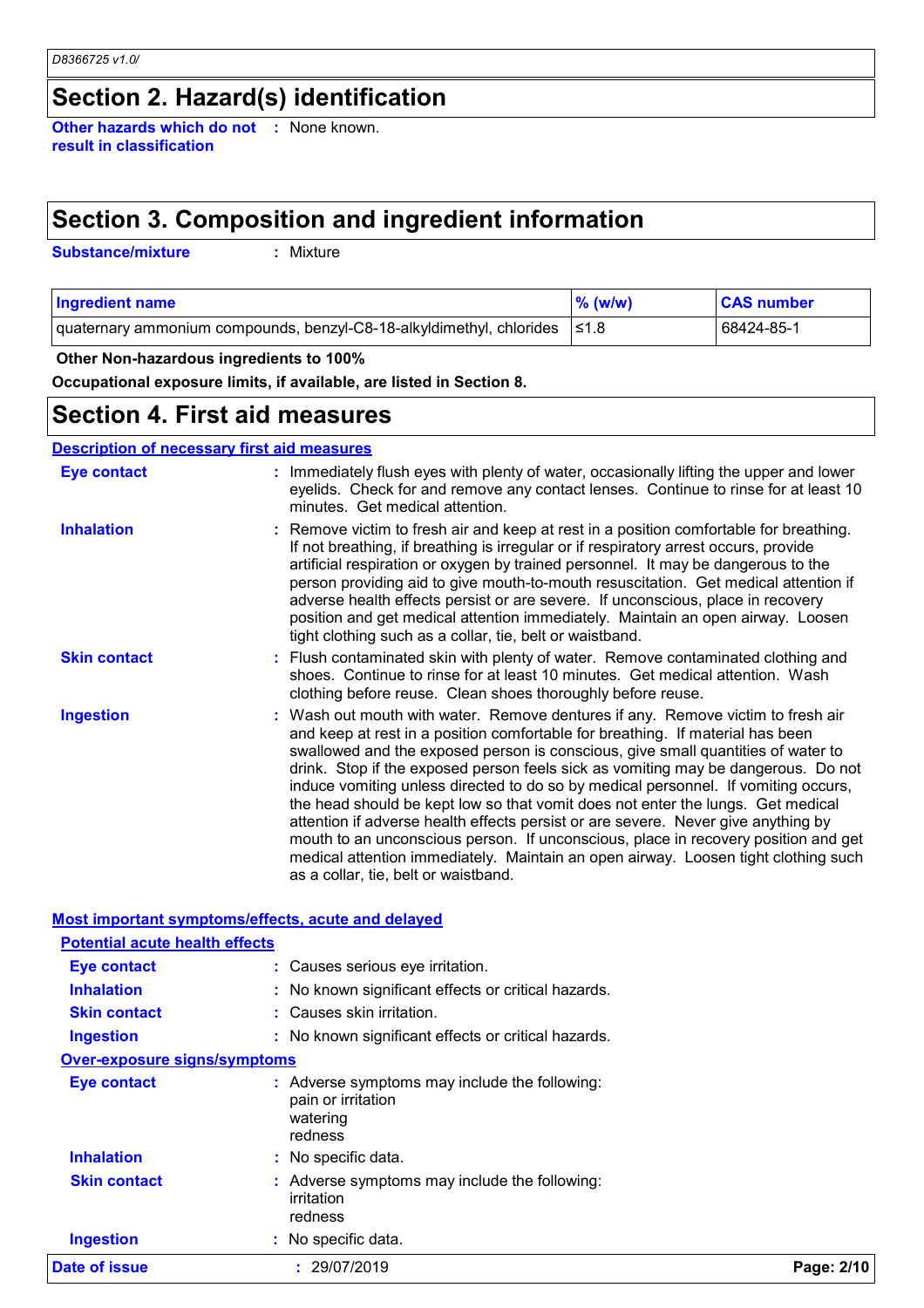# **Section 4. First aid measures**

|                                   | Indication of immediate medical attention and special treatment needed, if necessary                                                                                          |
|-----------------------------------|-------------------------------------------------------------------------------------------------------------------------------------------------------------------------------|
| <b>Notes to physician</b>         | : Treat symptomatically. Contact poison treatment specialist immediately if large<br>quantities have been ingested or inhaled.                                                |
| <b>Specific treatments</b>        | : No specific treatment.                                                                                                                                                      |
| <b>Protection of first-aiders</b> | : No action shall be taken involving any personal risk or without suitable training. It<br>may be dangerous to the person providing aid to give mouth-to-mouth resuscitation. |

**See toxicological information (Section 11)**

# **Section 5. Fire-fighting measures**

| <b>Extinguishing media</b>                             |                                                                                                                                                                                                     |
|--------------------------------------------------------|-----------------------------------------------------------------------------------------------------------------------------------------------------------------------------------------------------|
| <b>Suitable extinguishing</b><br>media                 | : Use an extinguishing agent suitable for the surrounding fire.                                                                                                                                     |
| <b>Unsuitable extinguishing</b><br>media               | : None known.                                                                                                                                                                                       |
| <b>Specific hazards arising</b><br>from the chemical   | : In a fire, hazardous decomposition products may be produced.                                                                                                                                      |
| <b>Hazardous thermal</b><br>decomposition products     | : No specific data.                                                                                                                                                                                 |
| <b>Special protective actions</b><br>for fire-fighters | : Promptly isolate the scene by removing all persons from the vicinity of the incident if<br>there is a fire. No action shall be taken involving any personal risk or without<br>suitable training. |
| <b>Special protective actions</b><br>for fire-fighters | : Fire-fighters should wear appropriate protective equipment and self-contained<br>breathing apparatus (SCBA) with a full face-piece operated in positive pressure<br>mode.                         |

# **Section 6. Accidental release measures**

| <b>Personal precautions, protective equipment and emergency procedures</b> |                                                                                                                                                                                                                                                                                                                                                                                                                  |  |
|----------------------------------------------------------------------------|------------------------------------------------------------------------------------------------------------------------------------------------------------------------------------------------------------------------------------------------------------------------------------------------------------------------------------------------------------------------------------------------------------------|--|
| For non-emergency<br>personnel                                             | : No action shall be taken involving any personal risk or without suitable training.<br>Evacuate surrounding areas. Keep unnecessary and unprotected personnel from<br>entering. Do not touch or walk through spilled material. Avoid breathing vapor or<br>mist. Provide adequate ventilation. Wear appropriate respirator when ventilation is<br>inadequate. Put on appropriate personal protective equipment. |  |
|                                                                            | <b>For emergency responders</b> : If specialized clothing is required to deal with the spillage, take note of any<br>information in Section 8 on suitable and unsuitable materials. See also the<br>information in "For non-emergency personnel".                                                                                                                                                                |  |
| <b>Environmental precautions</b>                                           | : Avoid dispersal of spilled material and runoff and contact with soil, waterways,<br>drains and sewers. Inform the relevant authorities if the product has caused<br>environmental pollution (sewers, waterways, soil or air).                                                                                                                                                                                  |  |
| <b>Methods and materials for containment and cleaning up</b>               |                                                                                                                                                                                                                                                                                                                                                                                                                  |  |
| <b>Small spill</b>                                                         | : Stop leak if without risk. Move containers from spill area. Dilute with water and mop<br>up if water-soluble. Alternatively, or if water-insoluble, absorb with an inert dry<br>material and place in an appropriate waste disposal container. Dispose of via a<br>licensed waste disposal contractor.                                                                                                         |  |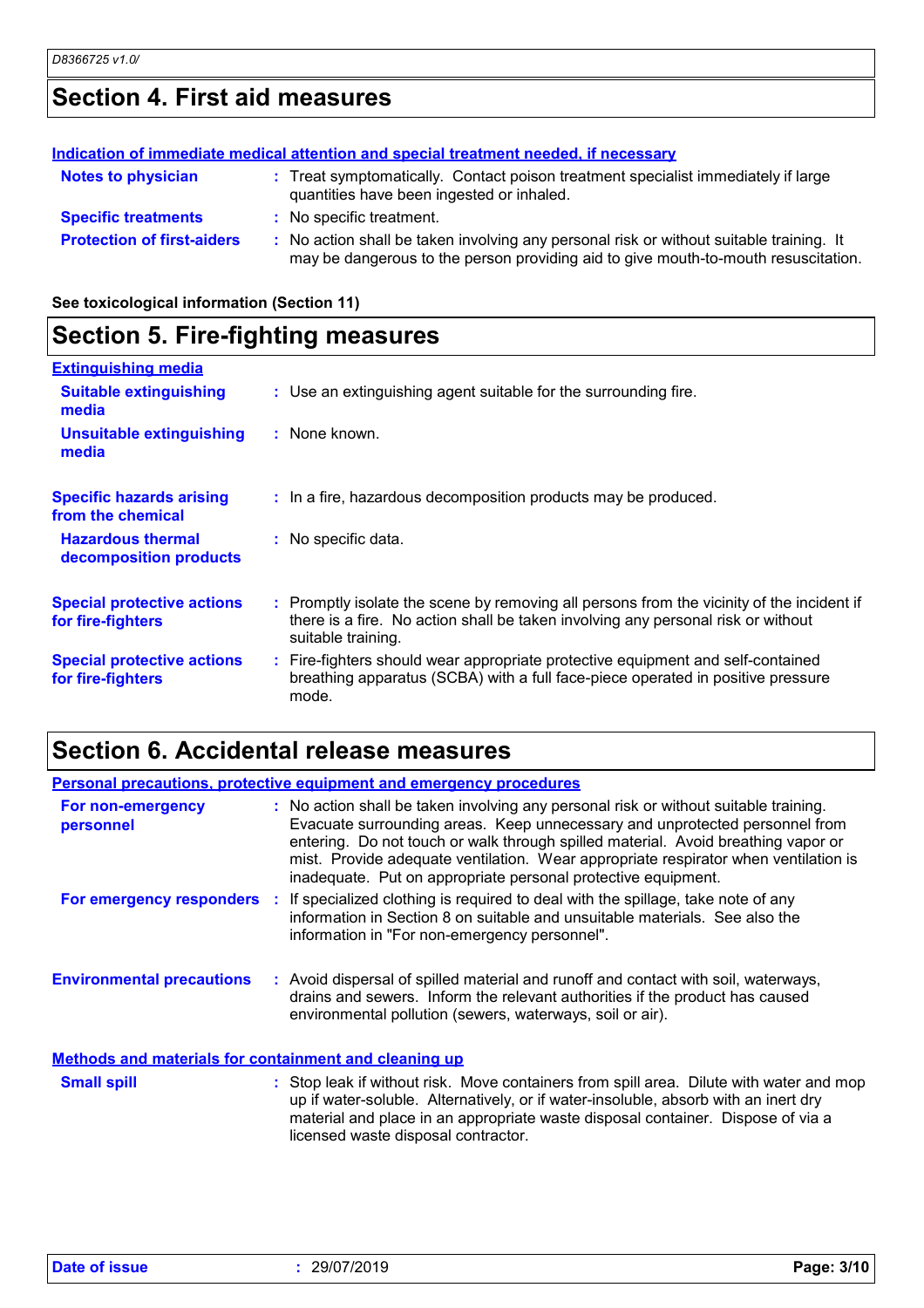# **Section 6. Accidental release measures**

| <b>Large spill</b> | : Stop leak if without risk. Move containers from spill area. Approach release from<br>upwind. Prevent entry into sewers, water courses, basements or confined areas.<br>Wash spillages into an effluent treatment plant or proceed as follows. Contain and<br>collect spillage with non-combustible, absorbent material e.g. sand, earth,<br>vermiculite or diatomaceous earth and place in container for disposal according to |
|--------------------|----------------------------------------------------------------------------------------------------------------------------------------------------------------------------------------------------------------------------------------------------------------------------------------------------------------------------------------------------------------------------------------------------------------------------------|
|                    | local regulations (see Section 13). Dispose of via a licensed waste disposal<br>contractor. Contaminated absorbent material may pose the same hazard as the<br>spilled product. Note: see Section 1 for emergency contact information and Section<br>13 for waste disposal.                                                                                                                                                      |

**See Section 1 for emergency contact information. See Section 8 for information on appropriate personal protective equipment. See Section 13 for additional waste treatment information.**

# **Section 7. Handling and storage**

**Precautions for safe handling**

| <b>Protective measures</b>                                                       | : Put on appropriate personal protective equipment (see Section 8). Do not ingest.<br>Avoid contact with eyes, skin and clothing. Avoid breathing vapor or mist. Keep in<br>the original container or an approved alternative made from a compatible material,<br>kept tightly closed when not in use. Empty containers retain product residue and<br>can be hazardous. Do not reuse container.                                                                                                               |  |
|----------------------------------------------------------------------------------|---------------------------------------------------------------------------------------------------------------------------------------------------------------------------------------------------------------------------------------------------------------------------------------------------------------------------------------------------------------------------------------------------------------------------------------------------------------------------------------------------------------|--|
| <b>Advice on general</b><br>occupational hygiene                                 | : Eating, drinking and smoking should be prohibited in areas where this material is<br>handled, stored and processed. Workers should wash hands and face before<br>eating, drinking and smoking. Remove contaminated clothing and protective<br>equipment before entering eating areas. See also Section 8 for additional<br>information on hygiene measures.                                                                                                                                                 |  |
| <b>Conditions for safe storage,</b><br>including any<br><b>incompatibilities</b> | : Store in accordance with local regulations. Store in original container protected<br>from direct sunlight in a dry, cool and well-ventilated area, away from incompatible<br>materials (see Section 10) and food and drink. Keep container tightly closed and<br>sealed until ready for use. Containers that have been opened must be carefully<br>resealed and kept upright to prevent leakage. Do not store in unlabeled containers.<br>Use appropriate containment to avoid environmental contamination. |  |

### **Section 8. Exposure controls and personal protection**

| <b>Control parameters</b>                         |                                                                                                                                                                                                                                                                                                                                                                                                   |
|---------------------------------------------------|---------------------------------------------------------------------------------------------------------------------------------------------------------------------------------------------------------------------------------------------------------------------------------------------------------------------------------------------------------------------------------------------------|
| <b>Australia</b>                                  |                                                                                                                                                                                                                                                                                                                                                                                                   |
| <b>Occupational exposure limits</b>               |                                                                                                                                                                                                                                                                                                                                                                                                   |
| None.                                             |                                                                                                                                                                                                                                                                                                                                                                                                   |
| <b>New Zealand</b>                                |                                                                                                                                                                                                                                                                                                                                                                                                   |
| <b>Occupational exposure limits</b>               | : No exposure standard allocated.                                                                                                                                                                                                                                                                                                                                                                 |
| <b>Appropriate engineering</b><br><b>controls</b> | : Good general ventilation should be sufficient to control worker exposure to airborne<br>contaminants.                                                                                                                                                                                                                                                                                           |
| <b>Environmental exposure</b><br><b>controls</b>  | : Emissions from ventilation or work process equipment should be checked to ensure<br>they comply with the requirements of environmental protection legislation. In some<br>cases, fume scrubbers, filters or engineering modifications to the process<br>equipment will be necessary to reduce emissions to acceptable levels.                                                                   |
| <b>Individual protection measures</b>             |                                                                                                                                                                                                                                                                                                                                                                                                   |
| <b>Hygiene measures</b>                           | : Wash hands, forearms and face thoroughly after handling chemical products, before<br>eating, smoking and using the lavatory and at the end of the working period.<br>Appropriate techniques should be used to remove potentially contaminated clothing.<br>Wash contaminated clothing before reusing. Ensure that eyewash stations and<br>safety showers are close to the workstation location. |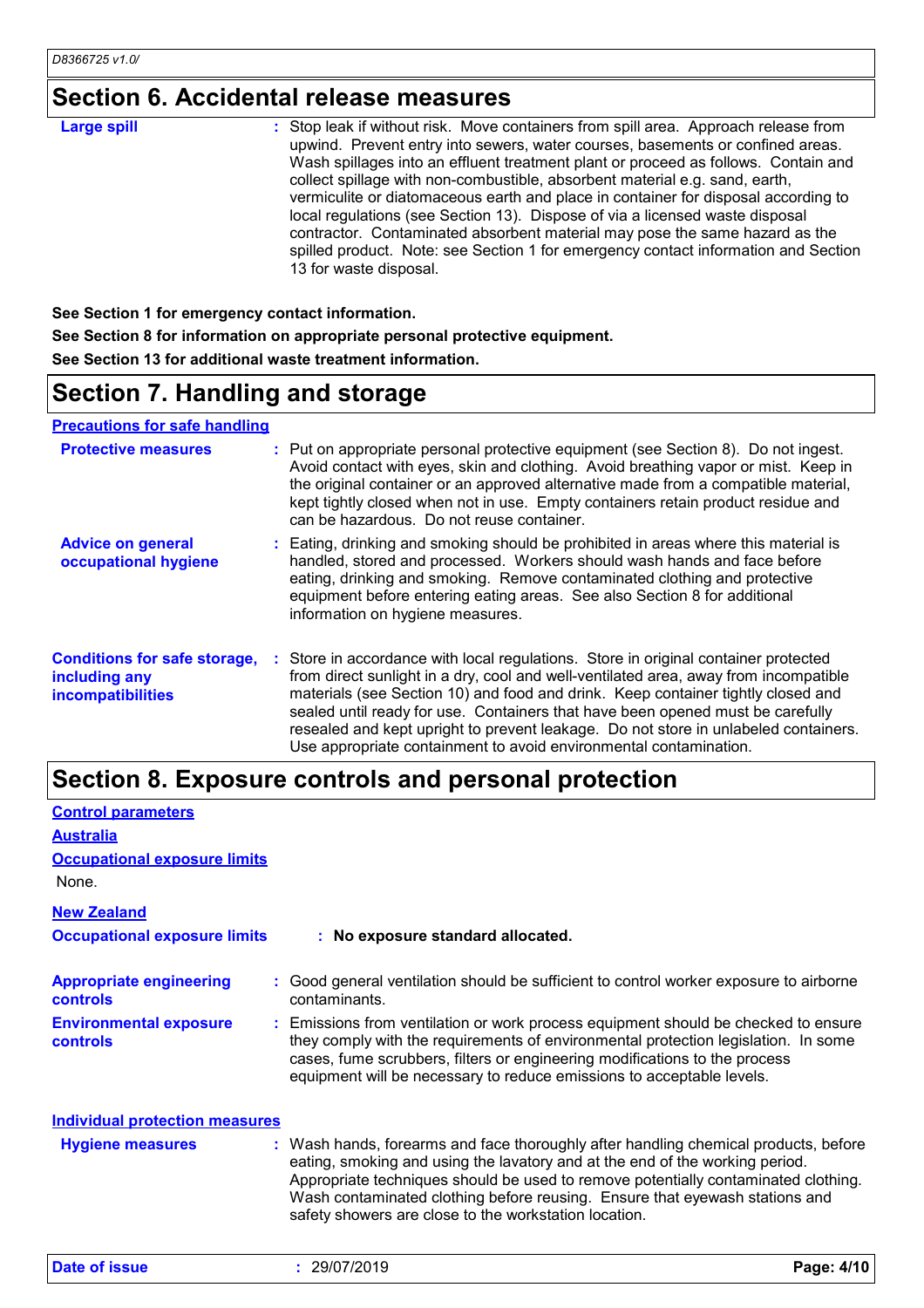# **Section 8. Exposure controls and personal protection**

| <b>Eye/face protection</b>    | : Safety eyewear complying with an approved standard should be used when a risk<br>assessment indicates this is necessary to avoid exposure to liquid splashes, mists,<br>gases or dusts. If contact is possible, the following protection should be worn,<br>unless the assessment indicates a higher degree of protection: chemical splash<br>goggles.                                                                 |
|-------------------------------|--------------------------------------------------------------------------------------------------------------------------------------------------------------------------------------------------------------------------------------------------------------------------------------------------------------------------------------------------------------------------------------------------------------------------|
| <b>Skin protection</b>        |                                                                                                                                                                                                                                                                                                                                                                                                                          |
| <b>Hand protection</b>        | : Considering the parameters specified by the glove manufacturer, check during use<br>that the gloves are still retaining their protective properties. It should be noted that<br>the time to breakthrough for any glove material may be different for different glove<br>manufacturers. In the case of mixtures, consisting of several substances, the<br>protection time of the gloves cannot be accurately estimated. |
| <b>Body protection</b>        | : Personal protective equipment for the body should be selected based on the task<br>being performed and the risks involved and should be approved by a specialist<br>before handling this product.                                                                                                                                                                                                                      |
| <b>Other skin protection</b>  | : Appropriate footwear and any additional skin protection measures should be<br>selected based on the task being performed and the risks involved and should be<br>approved by a specialist before handling this product.                                                                                                                                                                                                |
| <b>Respiratory protection</b> | : Based on the hazard and potential for exposure, select a respirator that meets the<br>appropriate standard or certification. Respirators must be used according to a<br>respiratory protection program to ensure proper fitting, training, and other important<br>aspects of use.                                                                                                                                      |

# **Section 9. Physical and chemical properties**

| <b>Appearance</b>                                 |                                                                      |
|---------------------------------------------------|----------------------------------------------------------------------|
| <b>Physical state</b>                             | : Liquid. [Clear]                                                    |
| <b>Color</b>                                      | : Purple.                                                            |
| Odor                                              | : Lavender                                                           |
| <b>Odor threshold</b>                             | Not available.                                                       |
| <b>Melting point</b>                              | Not available.                                                       |
| <b>Boiling point</b>                              | Not available.                                                       |
| <b>Flash point</b>                                | Closed cup: >93.3°C (>199.9°F)                                       |
| <b>Evaporation rate</b>                           | Not available.                                                       |
| <b>Flammability (solid, gas)</b>                  | : Not available.                                                     |
| Lower and upper explosive<br>(flammable) limits   | $:$ Not available.                                                   |
| <b>Vapor pressure</b>                             | Not available.                                                       |
| <b>Vapor density</b>                              | : Not available.                                                     |
| <b>Relative density</b>                           | 1.003 to 1.013                                                       |
| <b>Solubility</b>                                 | Easily soluble in the following materials: cold water and hot water. |
| <b>Solubility in water</b>                        | : Not available.                                                     |
| <b>Partition coefficient: n-</b><br>octanol/water | : Not available.                                                     |
| <b>Auto-ignition temperature</b>                  | $:$ Not available.                                                   |
| <b>Decomposition temperature</b>                  | $:$ Not available.                                                   |
| <b>Viscosity</b>                                  | Not available.                                                       |
| Flow time (ISO 2431)                              | : Not available.                                                     |
|                                                   |                                                                      |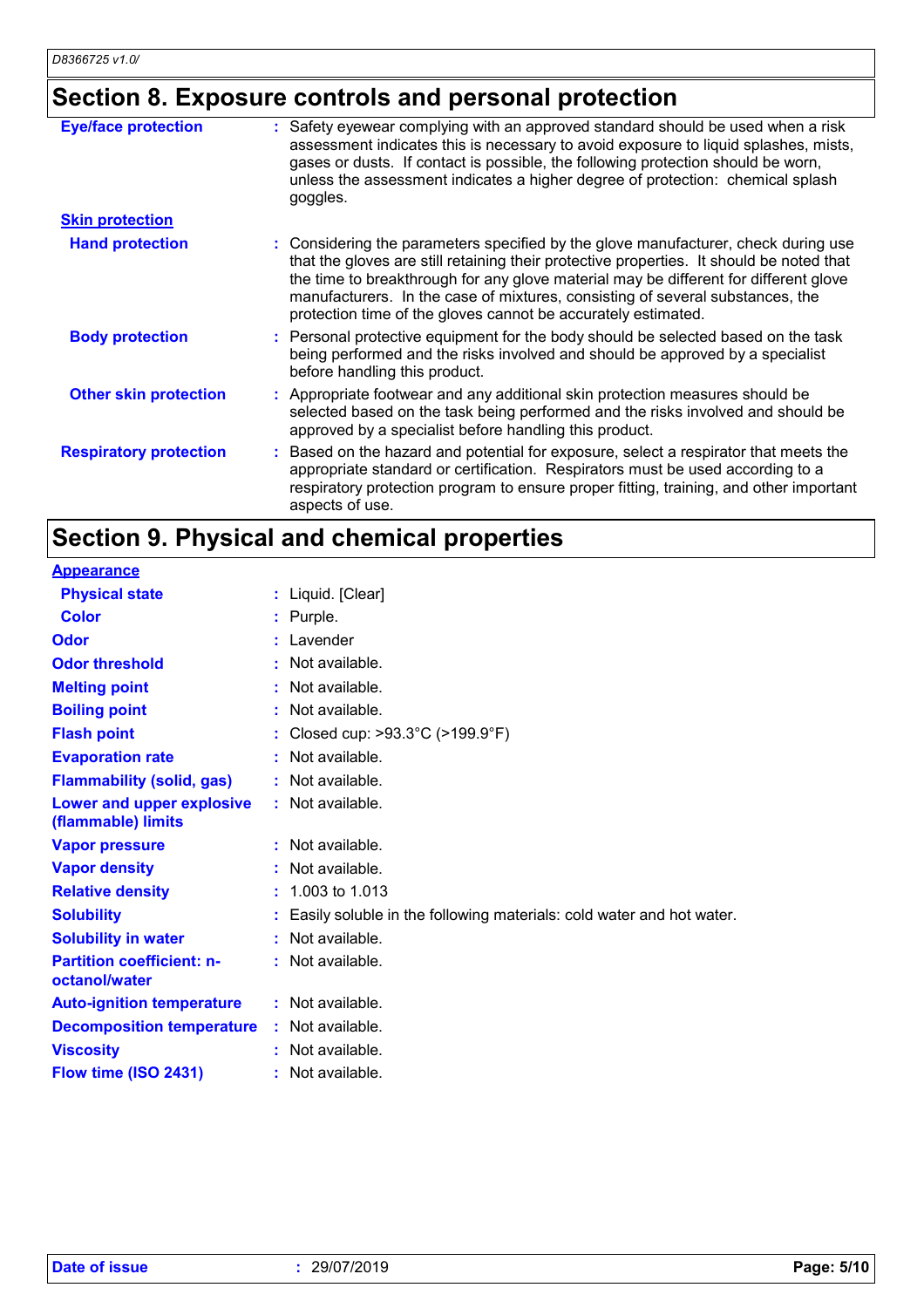# **Section 10. Stability and reactivity**

| <b>Reactivity</b>                            | : No specific test data related to reactivity available for this product or its ingredients.              |
|----------------------------------------------|-----------------------------------------------------------------------------------------------------------|
| <b>Chemical stability</b>                    | : The product is stable.                                                                                  |
| <b>Possibility of hazardous</b><br>reactions | : Under normal conditions of storage and use, hazardous reactions will not occur.                         |
| <b>Conditions to avoid</b>                   | : No specific data.                                                                                       |
| Incompatible materials                       | : No specific data.                                                                                       |
| <b>Hazardous decomposition</b><br>products   | : Under normal conditions of storage and use, hazardous decomposition products<br>should not be produced. |

### **Section 11. Toxicological information**

#### **Information on toxicological effects**

#### **Acute toxicity**

| <b>Product/ingredient name</b>                                                   | <b>Result</b>                         | <b>Species</b>       | <b>Dose</b>                          | <b>Exposure</b> |
|----------------------------------------------------------------------------------|---------------------------------------|----------------------|--------------------------------------|-----------------|
| I quaternary ammonium<br>compounds, benzyl-<br>C8-18-alkyldimethyl,<br>chlorides | LD50 Dermal                           | Rabbit               | 2848 mg/kg                           |                 |
|                                                                                  | LD50 Dermal<br>LD50 Oral<br>LD50 Oral | Rabbit<br>Rat<br>Rat | 3413 mg/kg<br>344 mg/kg<br>398 mg/kg |                 |

**Conclusion/Summary :** Based on available data, the classification criteria are not met.

#### **Irritation/Corrosion**

| <b>Product/ingredient name</b>                                                            | <b>Result</b>          | <b>Species</b> | <b>Score</b> | <b>Exposure</b>           | <b>Observation</b> |
|-------------------------------------------------------------------------------------------|------------------------|----------------|--------------|---------------------------|--------------------|
| I quaternary ammonium<br>  compounds, benzyl-<br>C8-18-alkyldimethyl,<br><b>chlorides</b> | Skin - Severe irritant | Rabbit         |              | $ 25 \text{ milligrams} $ |                    |

**Conclusion/Summary**

**Skin :** Based on Calculation Method: Causes skin irritation.

**Eyes :** Based on Calculation method: Causes serious eye irritation.

**Respiratory :** Based on available data, the classification criteria are not met.

**Sensitization**

| <b>Product/ingredient name</b>                                                 | <b>Route of</b><br><b>exposure</b> | <b>Species</b> | <b>Result</b>   |
|--------------------------------------------------------------------------------|------------------------------------|----------------|-----------------|
| quaternary ammonium<br>compounds, benzyl-<br>C8-18-alkyldimethyl,<br>chlorides | skin                               | Guinea pig     | Not sensitizing |

#### **Conclusion/Summary**

**Skin :** Based on available data, the classification criteria are not met.

**Respiratory :** Based on available data, the classification criteria are not met.

**Mutagenicity**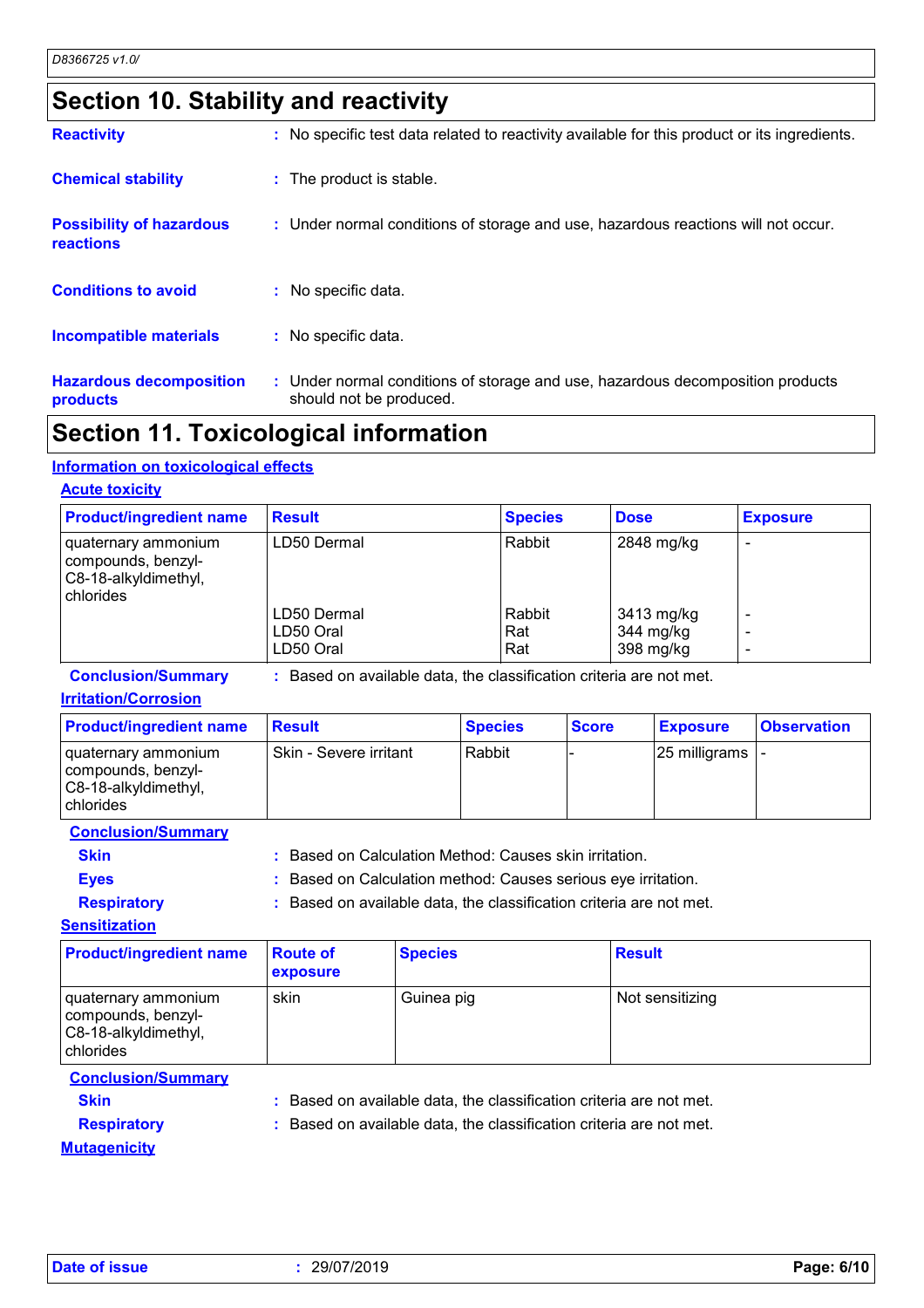# **Section 11. Toxicological information**

| <b>Product/ingredient name</b>                                                                         | <b>Test</b>                                                                                | <b>Experiment</b>                                                   | <b>Result</b> |
|--------------------------------------------------------------------------------------------------------|--------------------------------------------------------------------------------------------|---------------------------------------------------------------------|---------------|
| quaternary ammonium<br>compounds, benzyl-<br>C8-18-alkyldimethyl,<br>chlorides                         | OECD 471 - Bacterial<br><b>Reverse Mutation Test</b>                                       | Experiment: In vitro<br>Subject: Bacteria                           | Negative      |
|                                                                                                        | OECD 473 -<br>Mammalian<br>Chromosamal<br><b>Aberration Test</b>                           | Experiment: In vitro<br>Subject: Mammalian-Animal                   | Negative      |
|                                                                                                        | OECD 476 -<br><b>Mammalian Cell Gene</b><br><b>Mutation Test</b>                           | Experiment: In vitro<br>Subject: Mammalian-Animal                   | Negative      |
| <b>Conclusion/Summary</b><br><b>Carcinogen</b><br>Not available.                                       |                                                                                            | : Based on available data, the classification criteria are not met. |               |
| <b>Conclusion/Summary</b><br><b>Reproduction toxicity</b><br>Not available.                            |                                                                                            | : Based on available data, the classification criteria are not met. |               |
| <b>Conclusion/Summary</b><br><b>Teratogenicity</b><br>Not available.                                   |                                                                                            | : Based on available data, the classification criteria are not met. |               |
| <b>Conclusion/Summary</b><br><b>Specific target organ toxicity (single exposure)</b><br>Not available. |                                                                                            | : Based on available data, the classification criteria are not met. |               |
| <b>Specific target organ toxicity (repeated exposure)</b><br>Not available.                            |                                                                                            |                                                                     |               |
| <b>Aspiration hazard</b><br>Not available.                                                             |                                                                                            |                                                                     |               |
| Information on the likely : Not available.<br>routes of exposure                                       |                                                                                            |                                                                     |               |
| <b>Potential acute health effects</b>                                                                  |                                                                                            |                                                                     |               |
| <b>Eye contact</b>                                                                                     | : Causes serious eye irritation.                                                           |                                                                     |               |
| <b>Inhalation</b>                                                                                      |                                                                                            | No known significant effects or critical hazards.                   |               |
| <b>Skin contact</b>                                                                                    | : Causes skin irritation.                                                                  |                                                                     |               |
| <b>Ingestion</b>                                                                                       |                                                                                            | : No known significant effects or critical hazards.                 |               |
| <b>Symptoms related to the physical, chemical and toxicological characteristics</b>                    |                                                                                            |                                                                     |               |
| <b>Eye contact</b>                                                                                     | : Adverse symptoms may include the following:<br>pain or irritation<br>watering<br>redness |                                                                     |               |
| <b>Inhalation</b>                                                                                      | : No specific data.                                                                        |                                                                     |               |
| <b>Skin contact</b>                                                                                    | : Adverse symptoms may include the following:<br>irritation<br>redness                     |                                                                     |               |
| <b>Ingestion</b>                                                                                       | : No specific data.                                                                        |                                                                     |               |
|                                                                                                        | diata affaata and alaa                                                                     | affaata fram                                                        |               |

#### **Delayed and immediate effects and also chronic effects from short and long term exposure Short term exposure**

| Date of issue | 29/07/2019 | Page: 7/10 |
|---------------|------------|------------|
|---------------|------------|------------|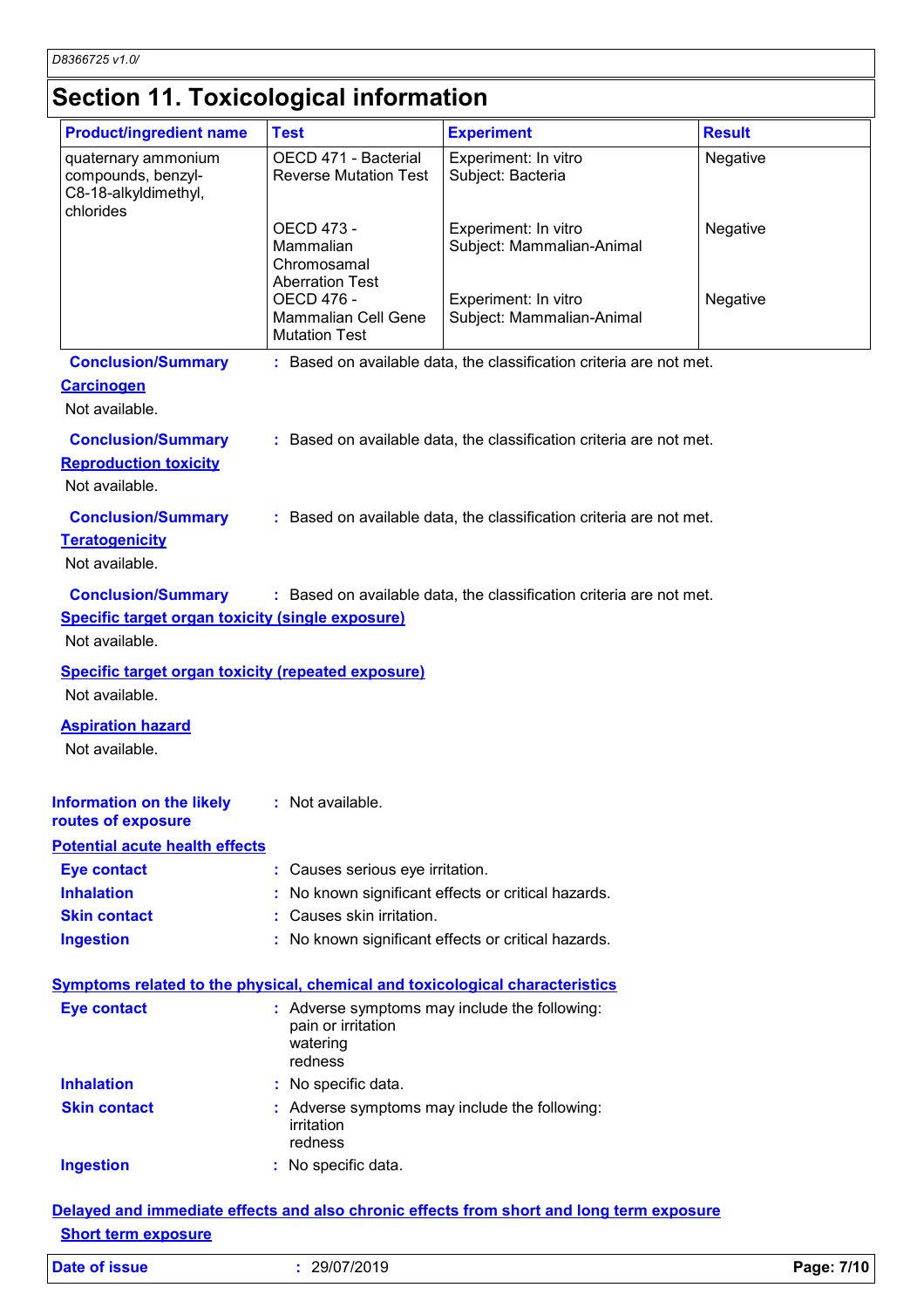# **Section 11. Toxicological information**

| <b>Potential immediate</b><br><b>effects</b>      | : Not available.                                                    |
|---------------------------------------------------|---------------------------------------------------------------------|
| <b>Potential delayed effects : Not available.</b> |                                                                     |
| <b>Long term exposure</b>                         |                                                                     |
| <b>Potential immediate</b><br><b>effects</b>      | : Not available.                                                    |
| <b>Potential delayed effects : Not available.</b> |                                                                     |
| <b>Potential chronic health effects</b>           |                                                                     |
| Not available.                                    |                                                                     |
| <b>Conclusion/Summary</b>                         | : Based on available data, the classification criteria are not met. |
| <b>General</b>                                    | : No known significant effects or critical hazards.                 |
| <b>Carcinogenicity</b>                            | : No known significant effects or critical hazards.                 |
| <b>Mutagenicity</b>                               | : No known significant effects or critical hazards.                 |
| <b>Teratogenicity</b>                             | : No known significant effects or critical hazards.                 |
| <b>Developmental effects</b>                      | : No known significant effects or critical hazards.                 |
| <b>Fertility effects</b>                          | : No known significant effects or critical hazards.                 |

#### **Numerical measures of toxicity**

|  | <b>Acute toxicity estimates</b> |
|--|---------------------------------|
|  |                                 |

| <b>Route</b> | <b>ATE value</b> |
|--------------|------------------|
| Oral         | 23271.3 mg/kg    |

# **Section 12. Ecological information**

#### **Toxicity**

| <b>Product/ingredient name</b>                                                 | <b>Result</b>                                                     | <b>Species</b>                      | <b>Exposure</b>      |
|--------------------------------------------------------------------------------|-------------------------------------------------------------------|-------------------------------------|----------------------|
| quaternary ammonium<br>compounds, benzyl-<br>C8-18-alkyldimethyl,<br>chlorides | Acute EC50 0.016 mg/l                                             | Daphnia                             | 48 hours             |
|                                                                                | Acute LC50 64 ppb Fresh water<br>Chronic EC10 0.009 mg/l          | Fish - Oncorhynchus mykiss<br>Algae | 96 hours<br>72 hours |
| <b>Conclusion/Summary</b>                                                      | Based on available data, the classification criteria are not met. |                                     |                      |

#### **Persistence and degradability**

**Conclusion/Summary :** The surfactant(s) contained in this preparation complies (comply) with the biodegradability criteria as laid down in Regulation (EC) No.648/2004 on detergents. Data to support this assertion are held at the disposal of the competent authorities of the Member States and will be made available to them, at their direct request or at the request of a detergent manufacturer.

| <b>Product/ingredient name</b>                                                          | <b>Aquatic half-life</b> | <b>Photolysis</b> | <b>Biodegradability</b> |
|-----------------------------------------------------------------------------------------|--------------------------|-------------------|-------------------------|
| I quaternary ammonium<br>compounds, benzyl-<br>C8-18-alkyldimethyl,<br><b>chlorides</b> |                          |                   | <b>Readily</b>          |

#### **Bioaccumulative potential**

Not available.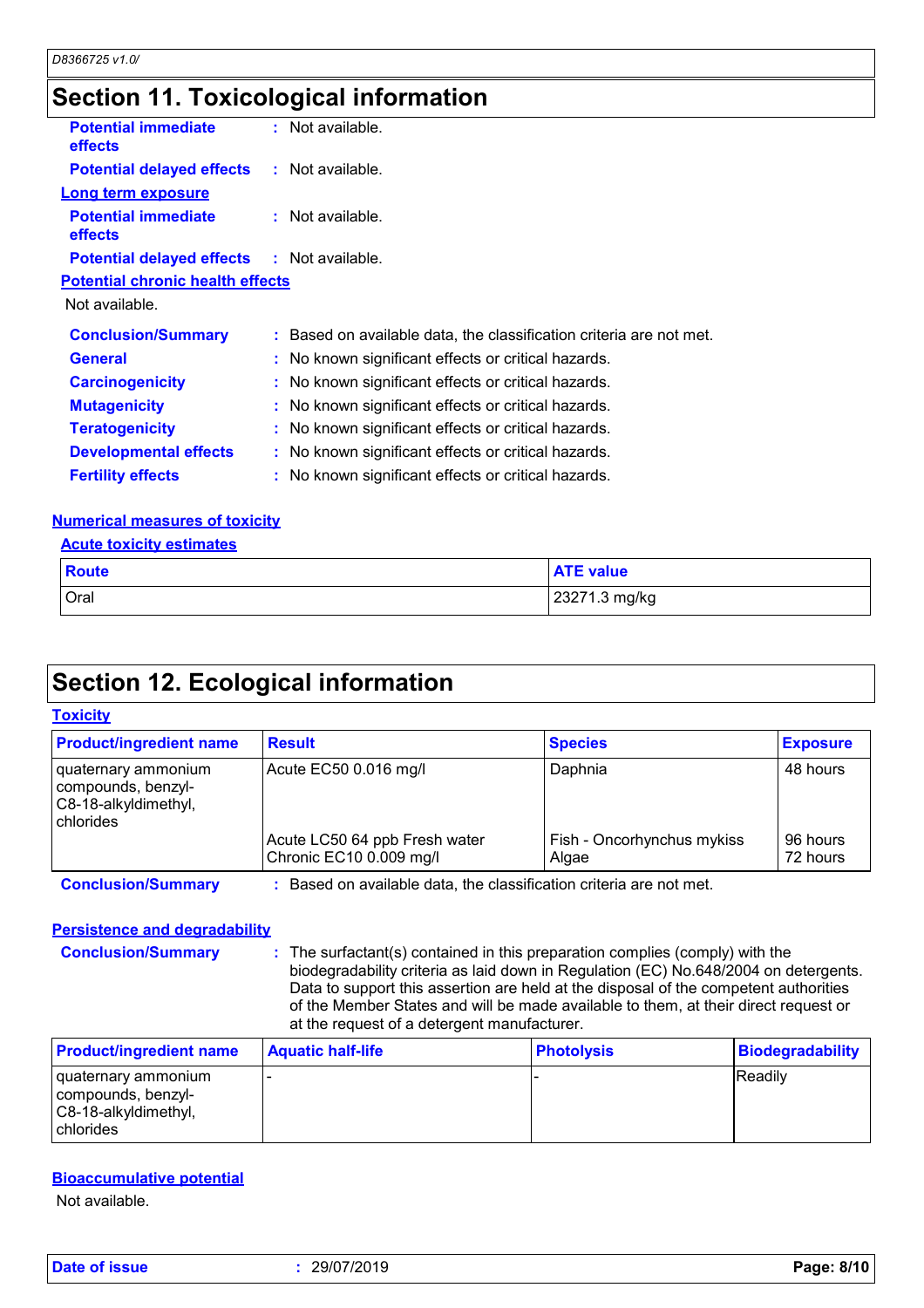# **Section 12. Ecological information**

#### **Mobility in soil**

**Soil/water partition coefficient (K**<sub>oc</sub>)

**:** Not available.

**Other adverse effects :** No known significant effects or critical hazards.

### **Section 13. Disposal considerations**

The generation of waste should be avoided or minimized wherever possible. Disposal of this product, solutions and any by-products should at all times comply with the requirements of environmental protection and waste disposal legislation and any regional local authority requirements. Dispose of surplus and nonrecyclable products via a licensed waste disposal contractor. Waste should not be disposed of untreated to the sewer unless fully compliant with the requirements of all authorities with jurisdiction. Waste packaging should be recycled. Incineration or landfill should only be considered when recycling is not feasible. This material and its container must be disposed of in a safe way. Care should be taken when handling emptied containers that have not been cleaned or rinsed out. Empty containers or liners may retain some product residues. Avoid dispersal of spilled material and runoff and contact with soil, waterways, drains and sewers. **Disposal methods :**

### **Section 14. Transport information**

|                                      | <b>ADG</b>               | <b>ADR/RID</b> | <b>IMDG</b>              | <b>IATA</b>    |
|--------------------------------------|--------------------------|----------------|--------------------------|----------------|
| <b>UN number</b>                     | Not regulated.           | Not regulated. | Not regulated.           | Not regulated. |
| <b>UN proper</b><br>shipping name    | $\overline{\phantom{a}}$ |                |                          |                |
| <b>Transport hazard</b><br>class(es) | $\overline{\phantom{a}}$ |                | $\overline{\phantom{0}}$ |                |
| <b>Packing group</b>                 | $\overline{\phantom{a}}$ | ٠              |                          |                |
| <b>Environmental</b><br>hazards      | No.                      | No.            | No.                      | No.            |

**Special precautions for user Transport within user's premises:** always transport in closed containers that are **:** upright and secure. Ensure that persons transporting the product know what to do in the event of an accident or spillage.

**Transport in bulk according to Annex II of MARPOL and the IBC Code :** Not available.

### **Section 15. Regulatory information**

| <b>Standard Uniform Schedule of Medicine and Poisons</b>    |                                                                        |            |
|-------------------------------------------------------------|------------------------------------------------------------------------|------------|
| Not scheduled                                               |                                                                        |            |
|                                                             | <b>Model Work Health and Safety Requiations - Scheduled Substances</b> |            |
| No listed substance                                         |                                                                        |            |
| <b>Australia inventory (AICS)</b>                           | : All components are listed or exempted.                               |            |
| <b>New Zealand Inventory of</b><br><b>Chemicals (NZIoC)</b> | : All components are listed or exempted.                               |            |
| <b>HSNO Group Standard</b>                                  | : Cleaning Products (Subsidiary Hazard)                                |            |
| <b>HSNO Approval Number</b>                                 | : HSR002530                                                            |            |
| Date of issue                                               | 29/07/2019                                                             | Page: 9/10 |